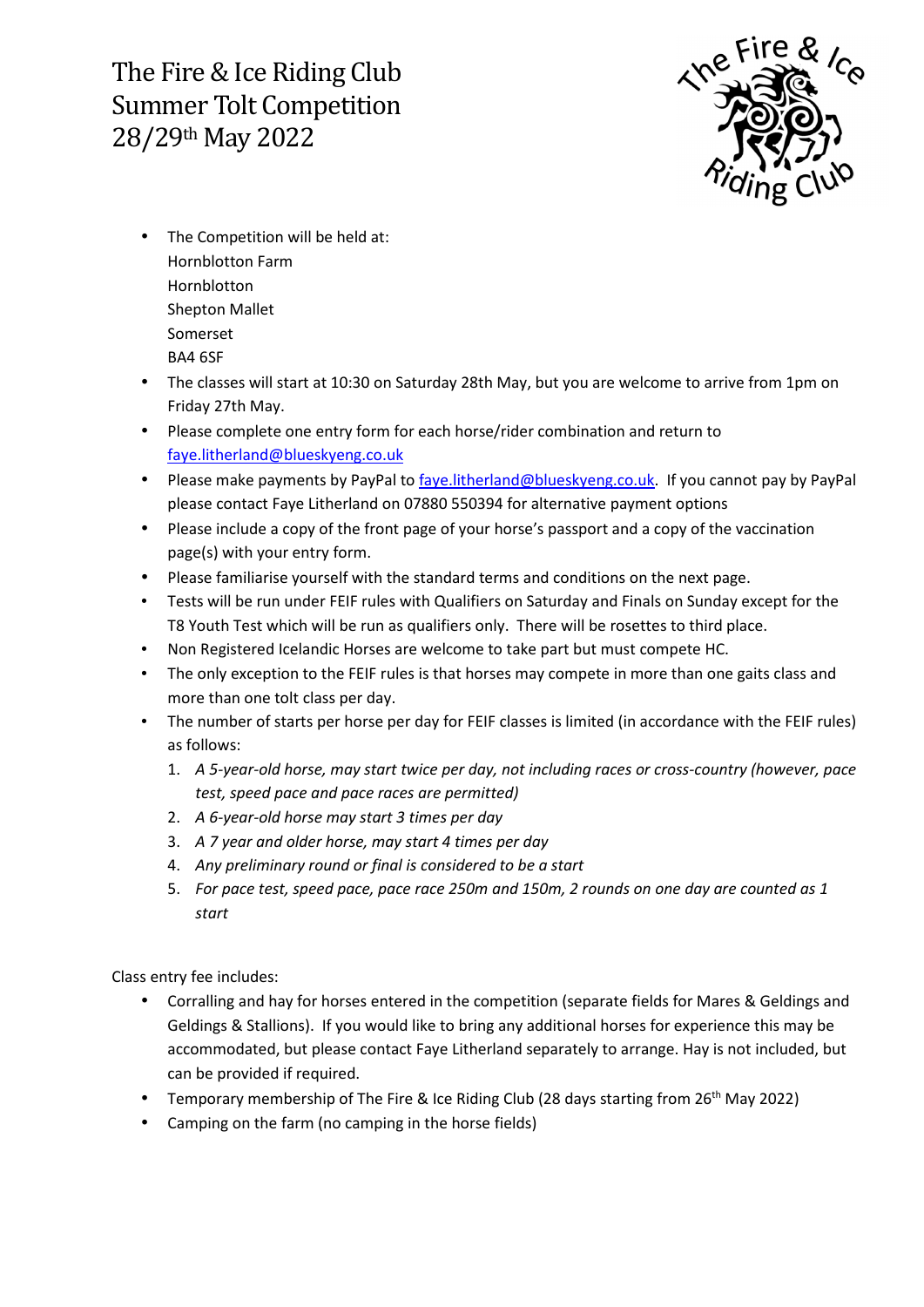The Fire & Ice Riding Club Summer Tolt Competition 28/29th May 2022



## Terms & Conditions

- 1. Horse riding is a dangerous sport and you participate in it at your own risk and without any reliance on anything we have said or done.
- 2. Due care has been taken to maintain the facilities in a safe condition, but riders must take responsibility for their own decisions, property, actions and/or omissions.
- 3. While due care has been taken to maintain the facilities in a safe condition, it is the riders responsibility to carry out their own personal risk assessment for the activities they are participating in and for the equipment that they are using.
- 4. By entering classes and events you are agreeing to these terms and conditions.
- 5. You agree to abide by the horse riders' code of conduct.
- 6. Riders ride and their guests attend at their own risk.
- 7. You agree (save as provided for in these terms) not to hold us or our officers or employees liable for your death or personal injury or loss or damage to your property, however arising as a direct result of your riding.
- 8. You agree to release and hold both the fire & ice riding club and the course/competition venue harmless against all claims, demands, costs and expenses arising out of or in connection with such death or injury or loss or damage, provided always this shall not apply if such death or bodily injury is caused by our negligence.
- 9. We advise that you take out your own personal insurance for both yourself and your horse.
- 10. You must hold 3rd party liability insurance (BHS gold or equivalent) to participate in our events.
- 11. Your horse must be fully vaccinated against equine flu and tetanus (12 month boosters) to participate in our events.
- 12. This is a working farm. No dogs are permitted on site.